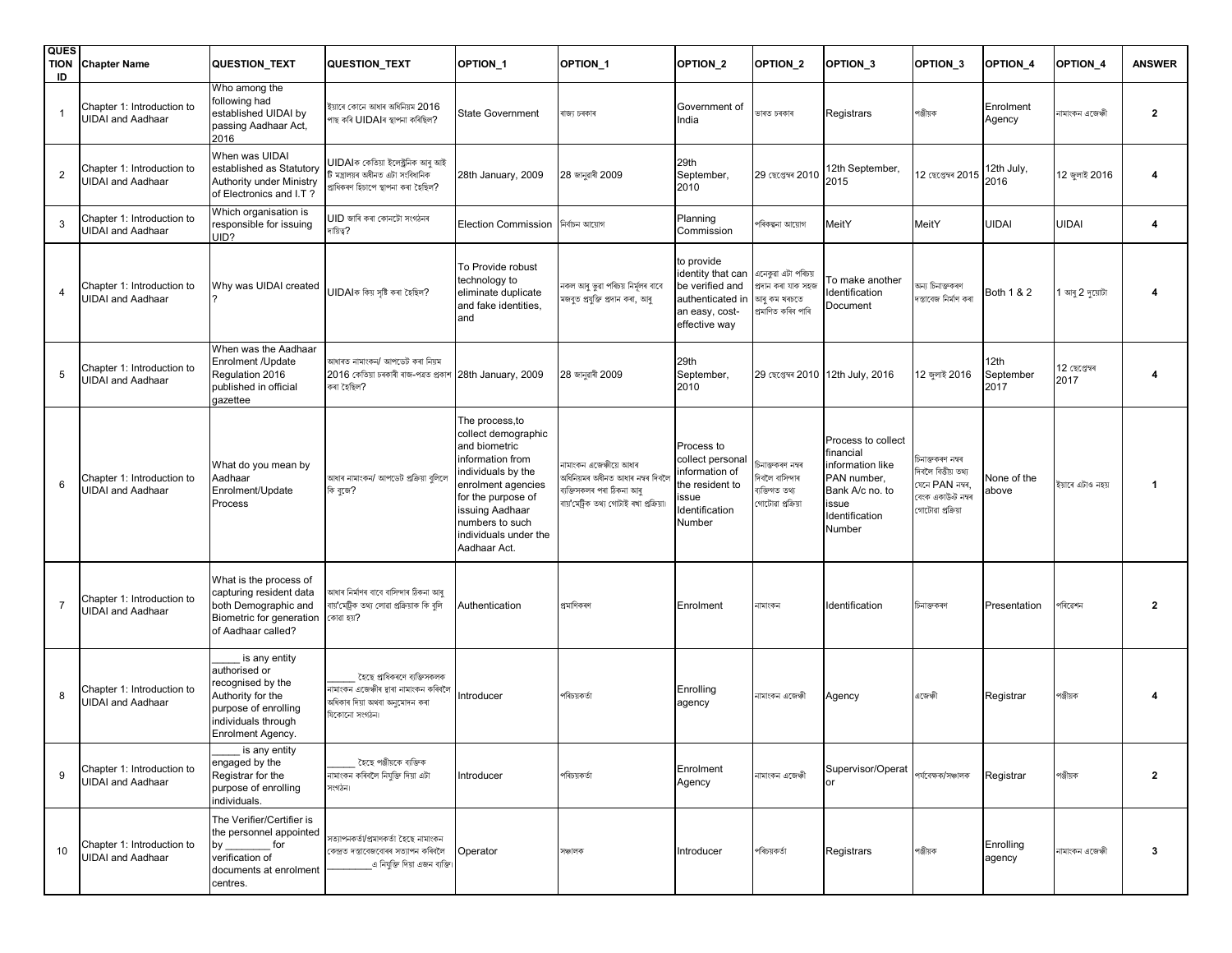| <b>QUES</b><br><b>TION</b><br>ID | <b>Chapter Name</b>                                    | <b>QUESTION_TEXT</b>                                                                                                                                     | QUESTION_TEXT                                                                                                                             | OPTION <sub>1</sub>       | OPTION_1        | <b>OPTION_2</b>                                                                                                                                                                                                                                                           | OPTION_2                                                                                                                                                                 | OPTION <sub>3</sub>                    | OPTION <sub>3</sub>               | OPTION_4             | OPTION <sub>4</sub> | <b>ANSWER</b> |
|----------------------------------|--------------------------------------------------------|----------------------------------------------------------------------------------------------------------------------------------------------------------|-------------------------------------------------------------------------------------------------------------------------------------------|---------------------------|-----------------|---------------------------------------------------------------------------------------------------------------------------------------------------------------------------------------------------------------------------------------------------------------------------|--------------------------------------------------------------------------------------------------------------------------------------------------------------------------|----------------------------------------|-----------------------------------|----------------------|---------------------|---------------|
| 11                               | Chapter 1: Introduction to<br><b>JIDAI</b> and Aadhaar | is the place<br>where the Aadhaar<br>Enrolment/Update is<br>conducted by Certified<br>Operator/Supervisor                                                | হৈছে সে ঠাইখন য'ত<br>প্ৰমাণিত সঞ্চালক/পৰ্যবেক্ষকে আধাৰ<br>নামাংকন/আপডেট প্ৰক্ৰিয়া চলাই নিয়ে।                                            | <b>Enrolment Center</b>   | নামাংকন কেন্দ্ৰ | Exam Center                                                                                                                                                                                                                                                               | পৰীক্ষা কেন্দ্ৰ                                                                                                                                                          | Hospital                               | চিকিৎসালয়                        | School               | বিদ্যালয়           | $\mathbf 1$   |
| 12                               | Chapter 1: Introduction to<br><b>UIDAI and Aadhaar</b> | is a<br>certified personnel<br>employed by Enrolment<br>Agencies to execute the<br>process of enrolment<br>update at the enrolment<br>centers            | হৈছে নামাংকন<br>aজেঞ্চীসমূহে নামাংকন কেন্দ্ৰত<br>নামাংকন/আপডেট কৰা প্ৰক্ৰিয়া চলাই<br>নিবলৈ নিযুক্তি দিয়া প্ৰমাণিত ব্যক্তি।              | <b>Enrolment Operator</b> | নামাংকন সঞ্চালক | Enrolment<br>Supervisor                                                                                                                                                                                                                                                   | নামাংকন পৰ্যবেক্ষক                                                                                                                                                       | Introducer                             | পৰিচয়কৰ্তা                       | Both 1 & 2           | আৰু 2 দুয়োটা       | $\mathbf{2}$  |
| 13                               | Chapter 1: Introduction to<br><b>UIDAI and Aadhaar</b> | Who among the<br>following ensures that<br>only trained and<br>certified persons handle<br>the enrolment/update<br>process?                              | এই কথাটো কোনে নিশ্চিত কৰে যে<br>কেৱল প্ৰশিক্ষিত আৰু প্ৰমাণিত ব্যক্তিসকল<br>হে যাতে নামাংকন/আপডেট প্ৰক্ৰিয়াৰ<br>সৈতে জড়িত হয়?           | <b>UIDAI</b>              | <b>UIDAI</b>    | Operator                                                                                                                                                                                                                                                                  | সঞ্চালক                                                                                                                                                                  | Supervisor                             | পৰ্যবেক্ষক                        | Enrolment<br>Agency  | নামাংকন এজেঞ্চী     | 4             |
| 14                               | Chapter 1: Introduction to<br><b>JIDAI</b> and Aadhaar | is<br>responsible to conduct<br>the Certification exam<br>for the role of<br>Operator/Supervisor                                                         | প্ৰমাণিকৰণ পৰীক্ষাৰ সঞ্চালক/পৰ্যবেক্ষকৰ<br>দায়িত্ব পালন কৰাৰ ভাৰ<br>ৰ ওপৰত।                                                              | Introducer                | পৰিচয়কৰ্তা     | Enrolment<br>Agency                                                                                                                                                                                                                                                       | নামাংকন এজেঞ্চী                                                                                                                                                          | Testing and<br>Certification<br>Agency | পৰীক্ষা আৰু<br>প্ৰমাণিকৰন এজেঞ্চী | Registrar            | পঞ্জীয়ক            | 3             |
| 15                               | Chapter 1: Introduction to<br><b>JIDAI</b> and Aadhaar | is a person<br>registered with the<br>Registrar and Authority<br>who confirms the<br>identity of a person who<br>does not have any valid<br>POI and POA. | হৈছে পঞ্জীয়ক আৰু<br>প্ৰাধিকৰণৰ সৈতে পঞ্জীভুক্ত হৈ থকা এজন<br>ব্যক্তি যিজনে পৰিচয় আৰু ঠিকনাৰ প্ৰমাণ<br>নথকা ব্যক্তিৰ পৰিচয় নিশ্চিত কৰে। | Operator                  | সঞ্চালক         | Introducer                                                                                                                                                                                                                                                                | পৰিচয়কৰ্তা                                                                                                                                                              | Enrolling agency                       | নামাংকন এজেঞ্চী                   | Agency               | এজেঞ্চী             | $\mathbf{2}$  |
| 16                               | Chapter 1: Introduction to<br><b>UIDAI and Aadhaar</b> | is a person<br>registered with the<br>Registrar and Authority<br>who confirms the<br>identity of a person who<br>does not have any valid<br>POI and POA. | হৈছে পঞ্জীয়ক আৰু<br>প্ৰাধিকৰণৰ সৈতে পঞ্জীভুক্ত হৈ থকা এজন<br>ব্যক্তি যিজনে পৰিচয় আৰু ঠিকনাৰ প্ৰমাণ<br>নথকা ব্যক্তিৰ পৰিচয় নিশ্চিত কৰে। | Operator                  | সঞ্চালক         | Introducer                                                                                                                                                                                                                                                                | পৰিচয়কৰ্তা                                                                                                                                                              | Enrolling agency                       | নামাংকন এজেঞ্চী                   | Agency               | এজেঞ্চী             | $\mathbf{2}$  |
| 17                               | Chapter 1: Introduction to<br><b>UIDAI</b> and Aadhaar | Who are applicable to<br>can get the Aadhaar<br>Enrolment/Update<br>done?                                                                                | আধাৰ নামাংকন/আপডেট কৰাৰ বাবে<br>কোন কোন যোগ্য?                                                                                            | Operator                  | সঞ্চালক         | An individual<br>who has<br>resided in India<br>for a period or<br>periods<br>amounting in all<br>to one hundred<br>and eighty-two<br>days (182) or<br>more in the<br>twelve months<br>immediately<br>preceding the<br>date of<br>application for<br>Aadhaar<br>enrolment | আধাৰ<br>নামাংকন/আপডেট<br>কৰা তাৰিখৰ ঠিক<br>আগৰ বাৰ মাহত<br>ভাৰতত এশ বিৰাশী $\overline{\phantom{a}}$ NRI<br>(182) দিন অথবা<br>তাতকৈ বেছি দিন<br>বসবাস কৰা এজন<br>ব্যক্তি। |                                        | <b>NRI</b>                        | None of the<br>above | ইয়াৰে এটাও নহয়    | $\mathbf{2}$  |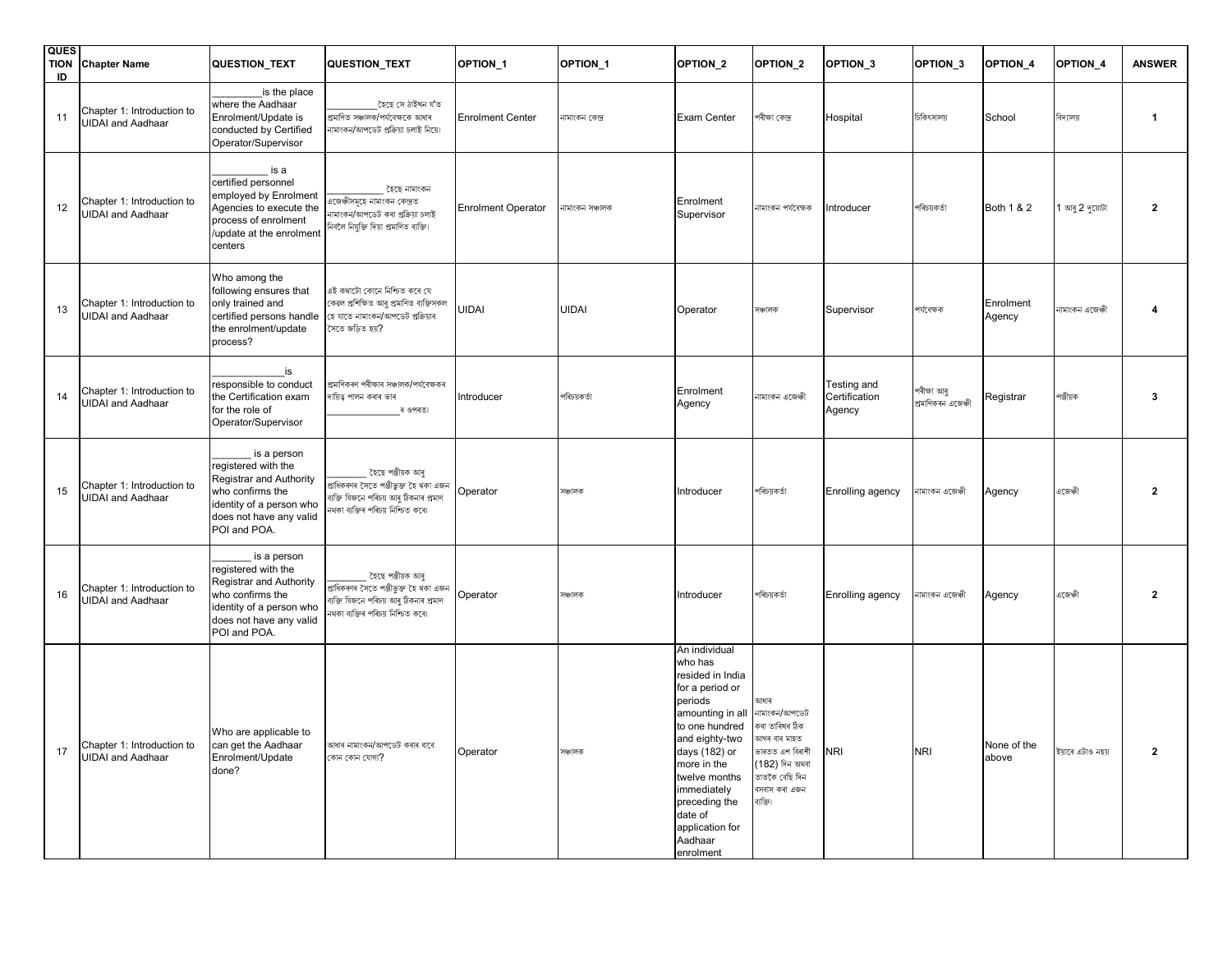| <b>QUES</b><br><b>TION</b><br>ID | <b>Chapter Name</b>                                    | QUESTION_TEXT                                                                                                                                                                                                                              | QUESTION_TEXT                                                                                                                               | OPTION <sub>1</sub>                                         | OPTION_1                                          | OPTION <sub>2</sub>                                                                                                 | OPTION <sub>2</sub>                                                        | OPTION <sub>3</sub>                               | OPTION_3                                               | OPTION_4                                                                                          | OPTION <sub>4</sub>                                                          | <b>ANSWER</b>           |
|----------------------------------|--------------------------------------------------------|--------------------------------------------------------------------------------------------------------------------------------------------------------------------------------------------------------------------------------------------|---------------------------------------------------------------------------------------------------------------------------------------------|-------------------------------------------------------------|---------------------------------------------------|---------------------------------------------------------------------------------------------------------------------|----------------------------------------------------------------------------|---------------------------------------------------|--------------------------------------------------------|---------------------------------------------------------------------------------------------------|------------------------------------------------------------------------------|-------------------------|
| 18                               | Chapter 1: Introduction to<br><b>UIDAI and Aadhaar</b> | Enrolment Identification<br>Number (EID) is ____-<br>digit number allocated<br>to residents at the time<br>of enrolment.                                                                                                                   | নামাংকন চিনাক্তকৰণ নম্বৰ হৈছে টা<br>সংখ্যা থকা এটা নম্বৰ যিটো বাসিন্দাসকলক 10<br>নামাংকনৰ সময়ত দিয়া হয়।                                  |                                                             | 10 টা                                             | 12                                                                                                                  | 12 টা                                                                      | 15                                                | 15 টা                                                  | 28                                                                                                | 28 টা                                                                        |                         |
| 19                               | Chapter 1: Introduction to<br><b>UIDAI and Aadhaar</b> | Resident is an<br>individual who has<br>resided in India for a<br>period or periods<br>amounting in all to<br>days or more in the<br>twelve months<br>immediately preceding<br>the date of application<br>for Aadhaar<br>Enrolment/Update. | বাসিন্দা হৈছে এজন ব্যক্তি যি ভাৰতত<br>আধাৰ নামাংকন/আপডেট কৰাৰ তাৰিখৰ<br>আগৰ বাৰ মাহৰ ভিতৰত মুঠতে<br>দিন<br>অথবা তাতকৈ বেছি দিন বসবাস কৰিছে। | 32                                                          | 32 দিন                                            | 61                                                                                                                  | 61 দিন                                                                     | 123                                               | 123 দিন                                                | 182                                                                                               | 182 দিন                                                                      |                         |
| 20                               | Chapter 1: Introduction to<br><b>UIDAI</b> and Aadhaar | Which of the following<br>contact numbers can a<br>resident call for<br>resolutions to their<br>concerns or grievances<br>related to Aadhaar?                                                                                              | ইয়াৰে কোনটো কন্টেক্ট নম্বৰত বাসিন্দাই<br>আধাৰ সম্বন্ধীয় চিন্তা অথবা ক্ষোভ প্ৰকাশ<br>কৰিবলৈ কল কৰিব পাৰিব?                                 | 1947                                                        | 1947                                              | 2009                                                                                                                | 2009                                                                       | 140                                               | 140                                                    | 108                                                                                               | 108                                                                          | -1                      |
| 21                               | Chapter 1: Introduction to<br><b>UIDAI</b> and Aadhaar | Aadhaar is unique<br>because                                                                                                                                                                                                               | আধাৰ বিশিষ্ট কিয়নো                                                                                                                         | No two residents will<br>have the same<br>Aadhaar<br>number | দজন বাসিন্দাৰ একেটা আধাৰ নবমৰ<br>হ'ব নোৱাৰে৷      | A family can<br>get a unique<br>recognized ID                                                                       | এটা পৰিয়ালে এটা<br>বিশিষ্ট অনিমিদিত <b>ID</b><br>পাব                      | A person can<br>avail two Aadhaar<br>numbers      | এজন ব্যক্তিৰ দটা<br>আধাৰ নম্বৰ থাকিব<br>পাৰে           | None of the<br>above                                                                              | ইয়াৰে এটাও নহয়                                                             | $\mathbf{1}$            |
| 22                               | Chapter 1: Introduction to<br><b>UIDAI and Aadhaar</b> | Which of the following<br>is NOT a component of<br>enrollment setup?                                                                                                                                                                       | ইয়াৰে কোনটো নামাংকন চেটআপৰ এটা<br>অংশ নহয়?                                                                                                | Computer                                                    | কম্পিউটাৰ                                         | <b>Biometric</b><br>device                                                                                          | বায় মেট্ৰিক তথ্য                                                          | Bomb detector                                     | বম্ব ডিটেক্টৰ                                          | Iris scanner                                                                                      | আইৰিচ স্কেনাৰ                                                                | 3                       |
| 23                               | Chapter 1: Introduction to<br><b>UIDAI</b> and Aadhaar | Which of the given is<br>true about Aadhaar?                                                                                                                                                                                               | ইয়াৰে কোনটো আধাৰৰ বিষয়ে সঁচা?                                                                                                             | An individual can<br>obtain multiple<br>Aadhaar numbers     | এজন ব্যক্তিয়ে এটাতকৈ বেছি আধাৰ<br>নম্বৰ পাব পাৰে | Aadhaar<br>collects<br>financial<br>information of<br>residents                                                     | আধাৰে বাসিন্দাসকলৰ<br>বিত্তিয় তথ্য গোটায়                                 | Aadhaar can be<br>used as Proof of<br>Citizenship | আধাৰক নাগৰিকত্বৰ<br>প্ৰমাণ হিচাপে ব্যৱহাৰ<br>কৰিব পাৰি | Aadhaar<br>enables<br>resident's<br>identification<br>subject to<br>successful<br>"Authentication | আধাৰে বাসিন্দাৰ<br>চিনাক্তকৰণ সফল<br>"প্ৰমাণিকৰণ"ৰ<br>ওপৰত ভিত্তি কৰি<br>কৰে | $\boldsymbol{4}$        |
| 24                               | Chapter 1: Introduction to<br><b>UIDAI</b> and Aadhaar | Aadhaar uses which of<br>the given to uniquely<br>identify the resident?                                                                                                                                                                   | বাসিন্দাক বিশিষ্টভাৱে চিনাক্ত কৰিবলৈ<br>আধাৰে ইয়াৰে কোনটোৰ ব্যৱহাৰ কৰে?                                                                    | Name and Address<br>of the resident                         | বাসিন্দাৰ নাম আৰু ঠিকনা                           | Fingerprints                                                                                                        | মাঙলিৰ চাপ                                                                 | Iris                                              | আইৰিচ                                                  | Both 2 & 3                                                                                        | $2$ আৰু $3$ দুয়োটা                                                          | 4                       |
| 25                               | Chapter 1: Introduction to<br><b>UIDAI</b> and Aadhaar | Which of the given is<br>true about Aadhaar?                                                                                                                                                                                               | ইয়াৰে কোনটো আধাৰৰ বিষয়ে সঁচা?                                                                                                             | It is just another card হৈ মাত্ৰ অন্য এখন কাৰ্ড             |                                                   | Will collect and<br>record<br>demographic<br>and biometric<br>information for<br>generation of<br>Aadhaar<br>Number | আধাৰ নম্বৰ নিৰ্মাণৰ<br>বাবে ঠিকনা আৰু<br>বায়'মেট্ৰিক তথ্য<br>গোটাই ৰাখিব৷ | Aadhaar will<br>replace all other<br>IDs          | আধাৰে অন্য সকলো<br>IDৰ ঠাই ল'ব                         | Will collect<br>profiling<br>information,<br>such as caste,<br>religion,<br>language              | ব্যক্তিগত তথ্য যেনে<br>জাতি, ধৰ্ম, ভাষা<br>গোটাব                             | $\overline{\mathbf{2}}$ |
| 26                               | Chapter 1: Introduction to<br><b>UIDAI</b> and Aadhaar | is a<br>document to convey the<br>Aadhaar number to a<br>resident.                                                                                                                                                                         | হৈছে এজন<br>বাসিন্দাক আধাৰ নম্বৰ প্ৰেৰণ কৰা এখন<br>দস্তাবেজ।                                                                                | Aadhaar letter                                              | আধাৰ চিঠি                                         | <b>CIDR</b>                                                                                                         | <b>CIDR</b>                                                                | <b>UID</b>                                        | <b>UID</b>                                             | Aadhaar<br>number                                                                                 | আধাৰ নম্বৰ                                                                   | $\mathbf{1}$            |
| 27                               | Chapter 1: Introduction to<br><b>UIDAI</b> and Aadhaar | Aadhaar will be used to<br>prove citizenship.                                                                                                                                                                                              | নাগৰিকত্বৰ প্ৰমাণ হিচাপে আধাৰ ব্যৱহাৰ<br>কৰা হ'ব।                                                                                           | <b>TRUE</b>                                                 | ভদ                                                | <b>FALSE</b>                                                                                                        | ভুল                                                                        |                                                   |                                                        |                                                                                                   |                                                                              | $\overline{2}$          |
| 28                               | Chapter 1: Introduction to<br><b>UIDAI</b> and Aadhaar | Aadhaar will cover all<br>residents of India who<br>are residing in India for<br>180 days from the date<br>of Aadhaar<br>enrolment/update                                                                                                  | আধাৰ নামাংকন/ আপডেট কৰা তাৰিখৰ<br>পৰা 180 দিন আগৰে পৰা থকা সকলো<br>বাসিন্দাকে সাঙৰি ল'ব                                                     | <b>TRUE</b>                                                 | তৰ                                                | <b>FALSE</b>                                                                                                        | ভুল                                                                        |                                                   |                                                        |                                                                                                   |                                                                              | $\mathbf{1}$            |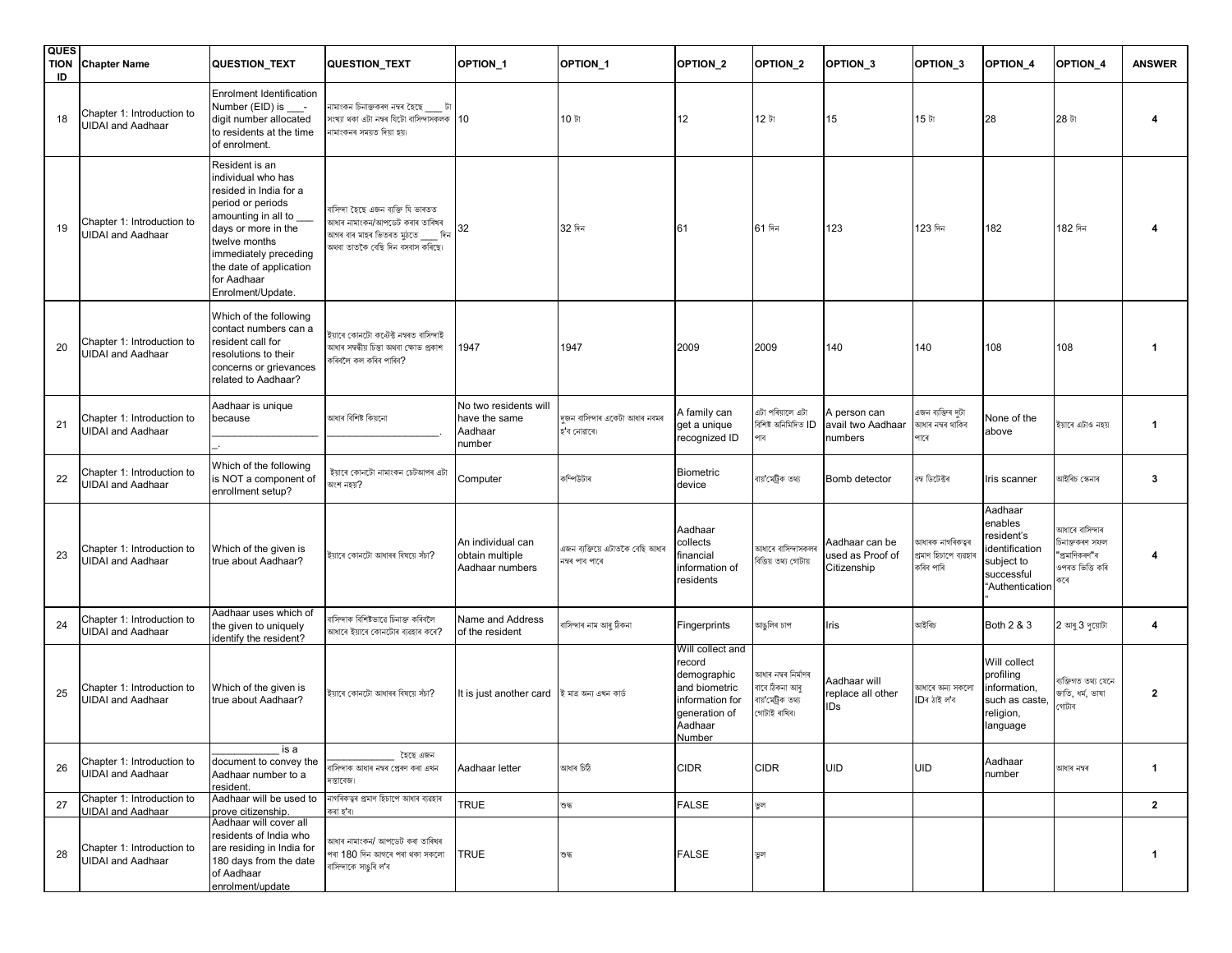| <b>QUES</b><br><b>TION</b><br>ID | <b>Chapter Name</b>                                     | QUESTION_TEXT                                                                                                                                        | <b>QUESTION_TEXT</b>                                                                                                                            | OPTION <sub>1</sub>                    | OPTION_1                                   | OPTION_2                                                     | OPTION <sub>2</sub>                                     | OPTION <sub>3</sub>                                         | OPTION <sub>3</sub>                     | OPTION_4                                                                                       | OPTION <sub>4</sub>                                                   | <b>ANSWER</b>           |
|----------------------------------|---------------------------------------------------------|------------------------------------------------------------------------------------------------------------------------------------------------------|-------------------------------------------------------------------------------------------------------------------------------------------------|----------------------------------------|--------------------------------------------|--------------------------------------------------------------|---------------------------------------------------------|-------------------------------------------------------------|-----------------------------------------|------------------------------------------------------------------------------------------------|-----------------------------------------------------------------------|-------------------------|
| 29                               | Chapter 1: Introduction to<br><b>UIDAI and Aadhaar</b>  | The vision of UIDAI is to<br>empower residents of<br>India with a unique<br>identity and a digital<br>platform to authenticate<br>anytime, anywhere. | UIDAIৰ সপোন হৈছে ভাৰতৰ সকলো<br>বাসিন্দাই যিকোনো সময় আৰু ঠাইতে<br>যাতে এটা বিশিষ্ট পৰিচয় আৰু ডিজিটেল<br>প্লেটফৰ্মৰ সহায়ত নিজকে সবল কৰিব পাৰে। | <b>TRUE</b>                            | ভদ্ধ                                       | <b>FALSE</b>                                                 | ভুল                                                     |                                                             |                                         |                                                                                                |                                                                       | $\mathbf 1$             |
| 30                               | Chapter 1: Introduction to<br><b>JIDAI</b> and Aadhaar  | Aadhaar is a 15-digit<br>number.                                                                                                                     | আধাৰ 15টা সংখ্যা থকা এটা নম্বৰ                                                                                                                  | <b>TRUE</b>                            | ভদ্ধ                                       | <b>FALSE</b>                                                 | ভুল                                                     |                                                             |                                         |                                                                                                |                                                                       | $\overline{2}$          |
| 31                               | Chapter 2: Child Enrolmen<br>Lite Client Manual         | What is the operating<br>system used in Child<br>Enrolment Lite Client?                                                                              | চাইল্ড এ'ন-ৰ'লমেন্ট লাইট ক্লাইণ্টত কি<br>মপাৰেটিঙ চিষ্টেম ব্যৱহাৰ কৰা হয় ?                                                                     | Windows                                | উইনডৌছ                                     | iOS                                                          | আই অ' এছ                                                | Linux                                                       | লিনাক্স                                 | Android                                                                                        | এন্দ্ৰইড                                                              | $\overline{4}$          |
| 32                               | Chapter 2: Child Enrolment<br>Lite Client Manual        | What are the<br>documents to be<br>collected for enrolment<br>in Child Enrolment Lite<br>Client?                                                     | চাইল্ড এ'ন-ৰ'লমেন্ট লাইট ক্লাইণ্টত<br>তালিকাভক্তিকৰণৰ বাবে কি কি নথিপত্ৰ<br>সংগ্ৰহ কৰিব লাগে ?                                                  | POI                                    | পি.অ'.আই.                                  | <b>POA</b>                                                   | পি.অ.এ.                                                 | <b>POR</b>                                                  | পি.অ' আৰ.                               | None of these                                                                                  | কোনোটোওঁ নহয়                                                         | 3                       |
| 33                               | Chapter 2: Child Enrolment<br>Lite Client Manual        | Who can get enrolled in<br><b>Child Enrolment Lite</b><br>Client?                                                                                    | চাইল্ড এ'ন-ৰ'লমেন্ট লাইট ক্লাইণ্টত<br>তালিকাভূক্তি কোন হব পাৰে ?                                                                                | children less than 5<br>years of age   | <sub>?</sub> বছৰৰ তলৰ শিশু                 | children more<br>than 5 years of<br>age                      | বছৰৰ ওপৰৰ শিশু                                          | Any age                                                     | যি কোনো বয়ষ                            | None of these                                                                                  | কোনোটোওঁ নহয়                                                         | $\overline{1}$          |
| 34                               | <b>Chapter 2: Child Enrolment</b><br>Lite Client Manual | Name the device used<br>for enrolment in Child<br>Enrolment Lite Client?                                                                             | ,<br>চক্ত এ'ন-ৰ'লমেন্ট লাইট ক্লাইন্ট<br>তালিকাভুক্তিকৰণৰ বাবে ব্যৱহাৰ কৰা<br>? কী ত্যিবৰ্ষাভৰ                                                   | Tablet                                 | টেবলেট                                     | Laptop                                                       | লেপট'প                                                  | Desktop                                                     | ডেস্কটপ                                 | None of these                                                                                  | কোনোটোওঁ নহয়                                                         | $\overline{1}$          |
| 35                               | <b>Chapter 2: Child Enrolment</b><br>Lite Client Manual | How is the packet<br>uploaded from Child<br>Enrolment Lite Client ?                                                                                  | চাইন্ড এ'ন-ৰ'লমেন্ট লাইট ক্লাইন্টৰ পৰা<br>পকেট কেনেকৈ আপলোড কৰা হয় ?                                                                           | Through SFTP                           | এছ এফ টি পি মাধ্যমেৰে                      | Upload option<br>in Child<br><b>Enrolment Lite</b><br>Client | চাইল্ড এ'ন-ৰ'লমেন্ট<br>লাইট ক্লাইন্টৰ<br>মাপলড বিকল্পৰে | <b>Upload Portal</b>                                        | আপলড পৰ্টেল                             | None of these                                                                                  | কোনোটোওঁ নহয়                                                         | $\overline{2}$          |
| 36                               | Chapter 2: Child Enrolment<br>Lite Client Manual        | Which of the following<br>is a feature of Child<br>Enrolment Lite Client?                                                                            | কানটো চাইল্ড এ'ন-ৰ'লমেন্ট লাইট<br>ক্লাইন্টৰৰ বৈশিষ্ট্য ?                                                                                        | <b>Child Enrollment</b>                | চাইল্ড এ'ন-ৰ'লমেন্ট                        | Information<br>sharing consent                               | তথ্য সমভাগী সন্মতি                                      | Demographic<br>update                                       | ডেমগ্ৰাফিক আপডেট                        | Biometric<br>update                                                                            | বায়োমেট্রিক আপডেট                                                    | $\overline{1}$          |
| 37                               | Chapter 2: Child Enrolment<br>Lite Client Manual        | During enrolment in<br><b>Child Enrolment Lite</b><br>Client, tablet needs to<br>be connected to internet                                            | চাইল্ড এ'ন-ৰ'লমেন্ট লাইটত<br>তালিকাভুক্তিকৰণৰ সময়চোৱাত ,<br>টেবলেটো ইন্টাৰনেটত সংযোগ কৰাৰ<br>প্রয়োজন                                          | Yes                                    | হয়                                        | No                                                           | নহয়                                                    | <b>Child Enrolment</b><br>Lite Client also<br>works offline | চি ই এল ক্লাইন্ট<br>অফলাইনটো কাম<br>কৰে | None of these                                                                                  | কোনোটোওঁ নহয়                                                         | -1                      |
| 38                               | Chapter 2: Child Enrolment<br>Lite Client Manual        | Can child get enrolled if<br>aadhaars of both<br>parents are<br>unavailable?                                                                         | শশুয়ে পিতৃ-মাতৃ উভয়ৰে আধাৰ<br>নাথাকিলে তালিকাভূক্তিকৰণ কৰিব<br>পাৰিবনে ?                                                                      | No                                     | নোৱাৰে                                     | Yes                                                          | পাৰে                                                    |                                                             |                                         |                                                                                                |                                                                       | -1                      |
| 39                               | Chapter 2: Child Enrolment<br>Lite Client Manual        | If the name of child is<br>not available what can<br>be used in name option                                                                          | শিশুৰ নাম নাথাকিলে নামৰ ঠাইত কি<br>ব্যবহাৰ কৰিব পাৰে ?                                                                                          | Can be left blank                      | খালি ৰাখিব পাৰে                            | Baby<br>one/two/<br>of <mother<br>name&gt;</mother<br>       | বেবি এক/দৃই/….<br><মাতৃৰনাম>                            | only mother's<br>name                                       | অকল মাতৃৰ নাম                           | only father's<br>name                                                                          | অকল পিতৃৰ নাম                                                         | $\overline{2}$          |
| 40                               | Chapter 2: Child Enrolment<br>Lite Client Manual        | Whose photograph is<br>captured in Child<br><b>Enrolment Lite Client?</b>                                                                            | চাইল্ড এ'ন-ৰ'লমেন্ট লাইট ক্লাইণ্টত কাৰ<br>ফ'টগ্ৰাফ লোৱা হয়                                                                                     | Mother's                               | মাতৃৰ                                      | Father's                                                     | পিতৃৰ                                                   | Operator's                                                  | অপাৰেটৰ                                 | Child                                                                                          | চাইন্ড                                                                | $\overline{4}$          |
| 41                               | Chapter 2: Child Enrolment<br>Lite Client Manual        | For acknowledgement<br>of EID, what<br>communication method<br>is used in Child<br>Enrolment Lite Client?                                            | ই.আই.ডি স্বীকতিৰ বাবে. কি যোগাযোগ<br>পদ্ধতি চাইল্ড এ'ন-ৰ'লমেন্ট লাইট<br>ক্লাইন্টত ব্যবহাৰ কৰা হয়                                               | Mobile number                          | মোবাইল নম্বৰ                               | Email                                                        | ইমেইল                                                   | <b>Ack Print</b>                                            | একনলেজমেন্ট প্ৰিন্ট                     | Both mobile &<br>email                                                                         | মোবাইল আৰু<br>ইমেইল দুয়োটা                                           | $\overline{\mathbf{1}}$ |
|                                  | Chapter 2: Child Enrolment<br>Lite Client Manual        | Single finger print<br>scanner device can be<br>used with Child<br><b>Enrolment Lite Client</b>                                                      | চিংগল ফিঙ্গাৰ প্ৰিন্ট স্ক্যানাৰ ডিভাইস চাইল্ড<br>এ'ন-ৰ'লমেন্ট লাইট ক্লাইন্টৰ লগত ব্যৱহাৰ Yes<br>কৰিব পাৰি                                       |                                        | হয়                                        | No                                                           | নহয়                                                    |                                                             |                                         |                                                                                                |                                                                       | $\overline{1}$          |
| 43                               | Chapter 2: Child Enrolment<br>Lite Client Manual        | How acknowlegement<br>EID is communicated in<br><b>Child Enrolment Lite</b><br>Client?                                                               | ই.আই.ডি স্বীকতি কিভাবে চাইল্ড এ'ন-<br>ৰ'লমেন্ট লাইট ক্লাইন্টত যোগাযোগ কৰা<br>হয় ?                                                              | Resident will get a<br>call from UIDAI | বাসিন্দাই ইউ.আই.ডি.এ.আইৰ পৰা<br>এটা কল পাব | Resident will<br>get a<br>confirmation by<br>post            | ডাকযোগে বাসিন্দাই<br>আশ্বাসপত্ৰ পাব                     | Resident wil get<br>acknowledgment<br>slip                  | বাসিন্দাই স্বীকৃতি পত্ৰ<br>এখন পাব      | Resident will<br>get an<br>acknowledgme<br>nt message<br>on the<br>registered<br>mobile number | বাসিন্দাই<br>পঞ্জিয়নভুক্ত<br>মোবাইল নম্বৰত এটা<br>স্বীকৃতি মেচেজ পাব | $\overline{a}$          |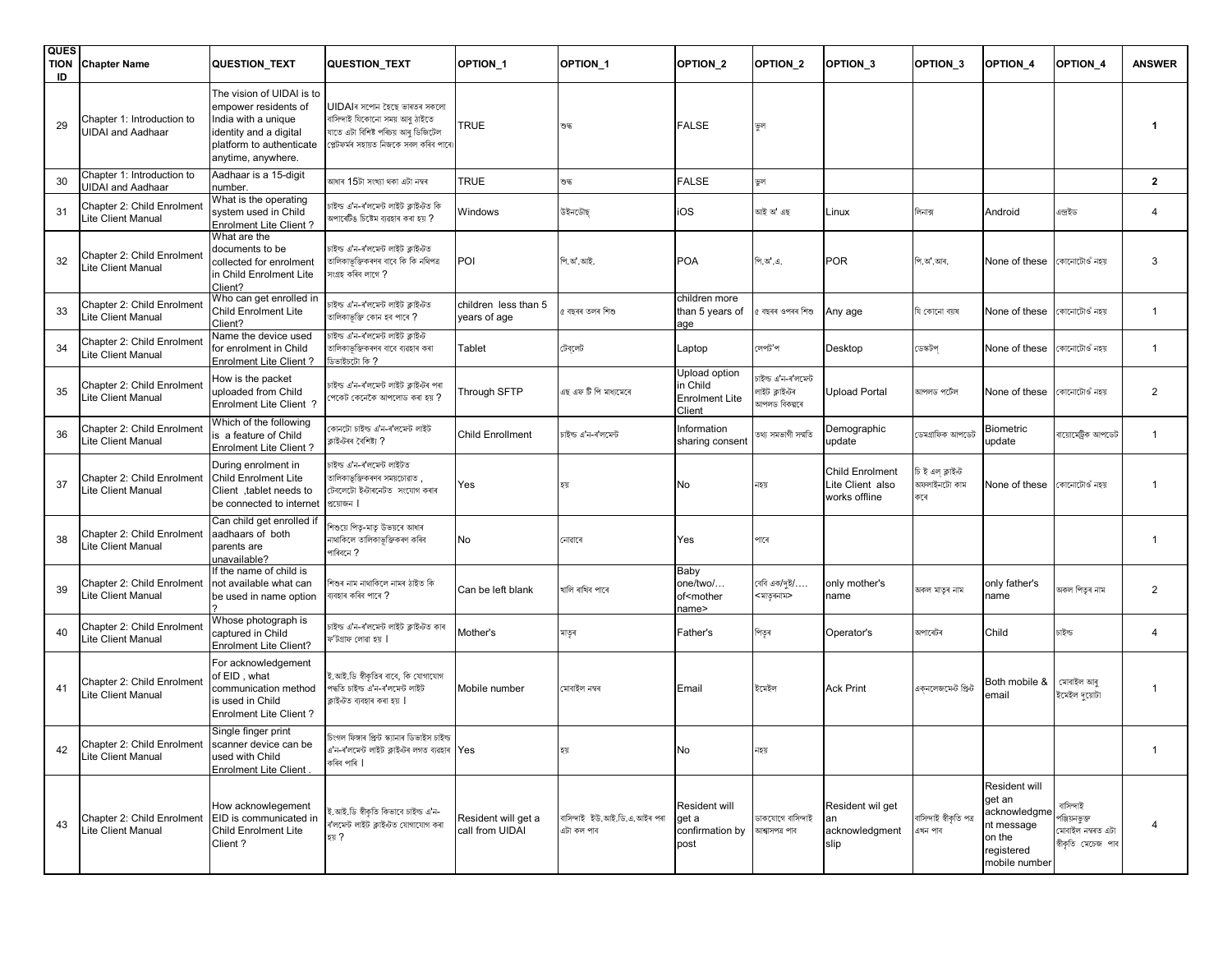| <b>QUES</b><br><b>TION</b><br>ID | <b>Chapter Name</b>                                     | QUESTION_TEXT                                                                                                                                                                        | <b>QUESTION_TEXT</b>                                                                                                                                                               | OPTION <sub>1</sub>           | OPTION <sub>1</sub>  | OPTION_2                           | OPTION <sub>2</sub>              | OPTION <sub>3</sub>              | OPTION <sub>3</sub>          | OPTION_4                    | OPTION <sub>4</sub>   | <b>ANSWER</b>           |
|----------------------------------|---------------------------------------------------------|--------------------------------------------------------------------------------------------------------------------------------------------------------------------------------------|------------------------------------------------------------------------------------------------------------------------------------------------------------------------------------|-------------------------------|----------------------|------------------------------------|----------------------------------|----------------------------------|------------------------------|-----------------------------|-----------------------|-------------------------|
| 44                               | Chapter 2: Child Enrolment<br>Lite Client Manual        | <b>Biometric</b><br>authentication is<br>necessary for operator<br>login?                                                                                                            | অপাৰেটৰ লগইনৰ বাবে বায়োমেট্ৰিক<br>প্ৰমাণীকৰণ প্ৰয়োজনীয়                                                                                                                          | <b>TRUE</b>                   | সঁচা                 | <b>FALSE</b>                       | মিছা                             |                                  |                              |                             |                       | $\overline{\mathbf{1}}$ |
| 45                               | Chapter 2: Child Enrolment<br>Lite Client Manual        | Which of these are<br>mandatory fields in<br>Demographic<br>Information?                                                                                                             | কোনটো ক্ষেত্ৰ ডেমোগ্ৰাফিক তথ্যত<br>বাধ্যতামূলক ?                                                                                                                                   | Name                          | নাম                  | Age                                | বয়স                             | Gender                           | লিঙ্গ                        | All of the<br>Above         | উপৰোক্ত সকলোবোৰ       |                         |
| 46                               | Chapter 2: Child Enrolment<br>Lite Client Manual        | Is the address being<br>captured in enrolment<br>through Child Enrolment<br>Lite Client?                                                                                             | চাইল্ড এ'ন-ৰ'লমেন্ট লাইট ক্লাইন্টৰ<br>যোগেদি ঠিকনা প্ৰগ্ৰহণ কৰা হয় নেকি ?                                                                                                         | <b>NO</b>                     | নহয়                 | YES                                | হয়                              |                                  |                              |                             |                       |                         |
| 47                               | Chapter 2: Child Enrolment<br>Lite Client Manual        | For enrolment of child,<br>availability of whose<br>aadhaar number is<br>mandatory ?                                                                                                 | শিশুৰ তালিকাভুক্তিকৰণৰ বাবে কাৰ আধাৰ<br>নম্বৰ বাধ্যতামূলক ?                                                                                                                        | Mother's                      | মাতৃৰ                | Father's                           | পিতৃৰ                            | Gaurdian                         | অভিভাৱক                      | Either of<br>option 1 & 2   | ১ আৰু ২ যিকোনো<br>এটা | $\overline{4}$          |
| 48                               | <b>Chapter 2: Child Enrolment</b><br>Lite Client Manual | Is any local language<br>configurable in Child<br><b>Enrolment Lite Client?</b>                                                                                                      | কোনো স্থানীয় ভাষা চাইল্ড এ'ন-ৰ'লমেন্ট<br>গাইট ক্লাইন্টত সংৰূপন কৰিব পাৰিনে <b>?</b>                                                                                               | <b>NO</b>                     | নহয়                 | YES                                | হয়                              |                                  |                              |                             |                       | $\overline{1}$          |
| 49                               | Chapter 2: Child Enrolment<br>Lite Client Manual        | Can child get enrolled in<br><b>Child Enrolment Lite</b><br>Client if only aadhaars<br>of both the parents are<br>available, but both the<br>parents are not<br>physically avilable? | যদি উভয় পিতৃ-মাতৃৰ অকল আধাৰ থাকে,<br>কিন্তু তেওলোক উভয়ে শাৰীৰিকভাবে<br>মজত নাথাকে তেন্তে শিশুৱে  চাইল্ড এ'ন- $\sf{Yes}$<br>ৰ'লমেন্ট লাইট ক্লাইন্টত তালিকাভূক্ত হব<br>পাৰে নেকি ? |                               | হয়                  | <b>NO</b>                          | নহয়                             |                                  |                              |                             |                       | $\overline{2}$          |
| 50                               | Chapter 2: Child Enrolment<br>Lite Client Manual        | <b>Which Biometric</b><br>authetication is used in<br><b>Child Enrolment Lite</b><br>Client?                                                                                         | চাইল্ড এ'ন-ৰ'লমেন্ট লাইট ক্লাইণ্টত কোন<br>বিধ বায়োমেট্ৰিক প্ৰমাণীকৰণৰ প্ৰয়োজন ?                                                                                                  | Iris                          | আইৰিচ                | Fingerprint                        | ফিঙ্গাৰ প্ৰিন্ট                  | <b>OTP</b>                       | অ টি পি                      | None of these               | কোনোটোওঁ নহয়         | $\overline{2}$          |
| 51                               | Chapter 2: Child Enrolment<br>Lite Client Manual        | Does Child Enrolment<br>Lite Client support Iris<br>scan devices for<br>Authentication?                                                                                              | প্ৰমাণীকৰণৰ বাবে চাইল্ড এ'ন-ৰ'লমেন্ট<br>লাইট ক্লাইণ্টত আইৰিচ স্ক্যান ডিভাইছ<br>সমর্থনযোগ্য হয়নে ?                                                                                 | <b>NO</b>                     | নহয়                 | YES                                | হয়                              |                                  |                              |                             |                       | $\overline{\mathbf{1}}$ |
| 52                               | Chapter 2: Child Enrolment<br>Lite Client Manual        | Who carries out the<br><b>Client Registration</b><br>process in Child<br>Enrolment Lite Client?                                                                                      | চাইল্ড এ'ন-ৰ'লমেন্ট লাইট ক্লাইণ্টত<br>পঞ্জীয়ন প্ৰক্ৰিয়া কোনে সম্পন্ন কৰে ?                                                                                                       | Registrar admin               | পঞ্জীয়ক অ্যাডমিন    | EA admin/<br>Nominated<br>Official | ই.এ.আডমিন/মনোনী<br>ত বিষয়ববীয়া | child                            | শিশু                         | None of these কোনোটোওঁ নহয় |                       | $\overline{2}$          |
| 53                               | Chapter 2: Child Enrolment<br>Lite Client Manual        | Operator can enroll on<br><b>Child Enrolment Lite</b><br>Client after                                                                                                                | ৰ পিছত অপাৰেটৰে চাইল্ড এ'ন-<br>ৰ'লমেন্ট লাইট ক্লাইন্টত তালিকাভুক্তি<br>কৰে                                                                                                         | <b>Adding Operator</b>        | অপাৰেটৰ সংলগ্ন       | Operator<br>Verification           | অপাৰেটৰ সত্যাসত্য<br>নিৰ্ণয়     |                                  |                              |                             | কোনোটোওঁ নহয়         | $\overline{\mathbf{1}}$ |
| 54                               | Chapter 2: Child Enrolment<br>Lite Client Manual        | Is the name of child<br>mandatory for<br>enrolment in Child<br>Enrolment Lite Client?                                                                                                | চাইল্ড এ'ন-ৰ'লমেন্ট লাইট ক্লাইন্টত<br>তালিকাভূক্তি কৰিবলৈ শিশুৰ নাম<br>বাধ্যতামূলক নে ?                                                                                            | Yes                           | হয়                  | No                                 | নহয়                             |                                  |                              |                             |                       | $\overline{2}$          |
| 55                               | Chapter 2: Child Enrolment<br>Lite Client Manual        | How enrolment location<br>is captured in Child<br><b>Enrolment Lite Client?</b>                                                                                                      | তালিকাভুক্তিৰ অৱস্থান চাইল্ড এ'ন-<br>ৰ'লমেন্ট লাইট ক্লাইন্টত কেনেকৈ প্ৰগ্ৰহণ<br>কৰে ?                                                                                              | Manual data entry             | মেনুৱেল ডাটা এন্ট্ৰি | With GPS<br>dongle                 | জি.পি.এছ. ডাংগলৰ<br>সৈতে         | Input during<br>registration     | পঞ্জীয়নৰ সময়ত<br>ইনপুট কৰি | None of these               | কোনোটোওঁ নহয়         | $\overline{2}$          |
| 56                               | Chapter 2: Child Enrolmen<br>Lite Client Manual         | Can child be enrolled in<br><b>Child Enrolment Lite</b><br>Client if only EID of<br>either parent is<br>available?                                                                   | যদি মাক-দেউতাক যিকোনো এজনৰ<br>ই.আই.ডি. মজত থাকে তেন্তে চাইল্ড<br>এ'ন-ৰ'লমেন্ট লাইট ক্লাইন্টত শিশুৰ<br>তালিকাভুক্তিকৰণ কৰিব পৰা হয়নে ?                                             | <b>NO</b>                     | নহয়                 | yes                                | হয়                              |                                  |                              |                             |                       | $\overline{1}$          |
| 57                               | Chapter 2: Child Enrolment<br>Lite Client Manual        | After entering the<br>Aadhaar in parent<br>Aadhaar tab what does<br>red colour reflect?                                                                                              | পেৰেন্ট আধাৰ ট্যাবত আধাৰ সোমাৱাৰ<br>পিছত ৰঙা ৰঙে কি সচায় ?                                                                                                                        | Valid aadhaar                 | বৈধ আধাৰ             | Invalid aadhaar                    | অবৈধ আধাৰ                        | Parent absent                    | মাক-দেউতাক<br>অনুপস্থিত      | Parent present              | মাক-দেউতাক<br>উপস্থিত | $\overline{2}$          |
| 58                               | Chapter 2: Child Enrolment<br>Lite Client Manual        | Photograph captured in<br><b>Child Enrolment Lite</b><br>Client contains                                                                                                             | ফটোগ্ৰাফ প্ৰগ্ৰহণত চাইল্ড এ'ন-ৰ'লমেন্ট<br>লাইট ক্লাইণ্টত থাকে                                                                                                                      | Photo of child with<br>mother | মাকৰ সৈতে শিশুৰ ফটো  | Photo of child<br>with Father      | দেউতাকৰ সৈতে<br>শিশুৰ ফটো        | Only Child's photo অকল শিশুৰ ফটো |                              | Family photo                | পৰিয়ালৰ ফটো          | $\mathbf{3}$            |
| 59                               | Chapter 2: Child Enrolmen<br>Lite Client Manual         | Child Enrolment Lite<br>Client can be Synched<br>through____.                                                                                                                        | চাইল্ড এ'ন-ৰ'লমেন্ট লাইট ক্লাইণ্ট ___<br>ৰে চিংক কৰিব পাৰি                                                                                                                         | Setting icon in home<br>page  | হোম পেজৰ চেটিং ট্যাব | Upload icon in<br>home page        | হোম পেজৰ<br>আপলোড ট্যাব          | Enrolment icon in<br>home page   | হোম পেজৰ<br>এনৰ'লমেন্ট ট্যাব | None of these কোনোটোওঁ নহয় |                       | $\overline{1}$          |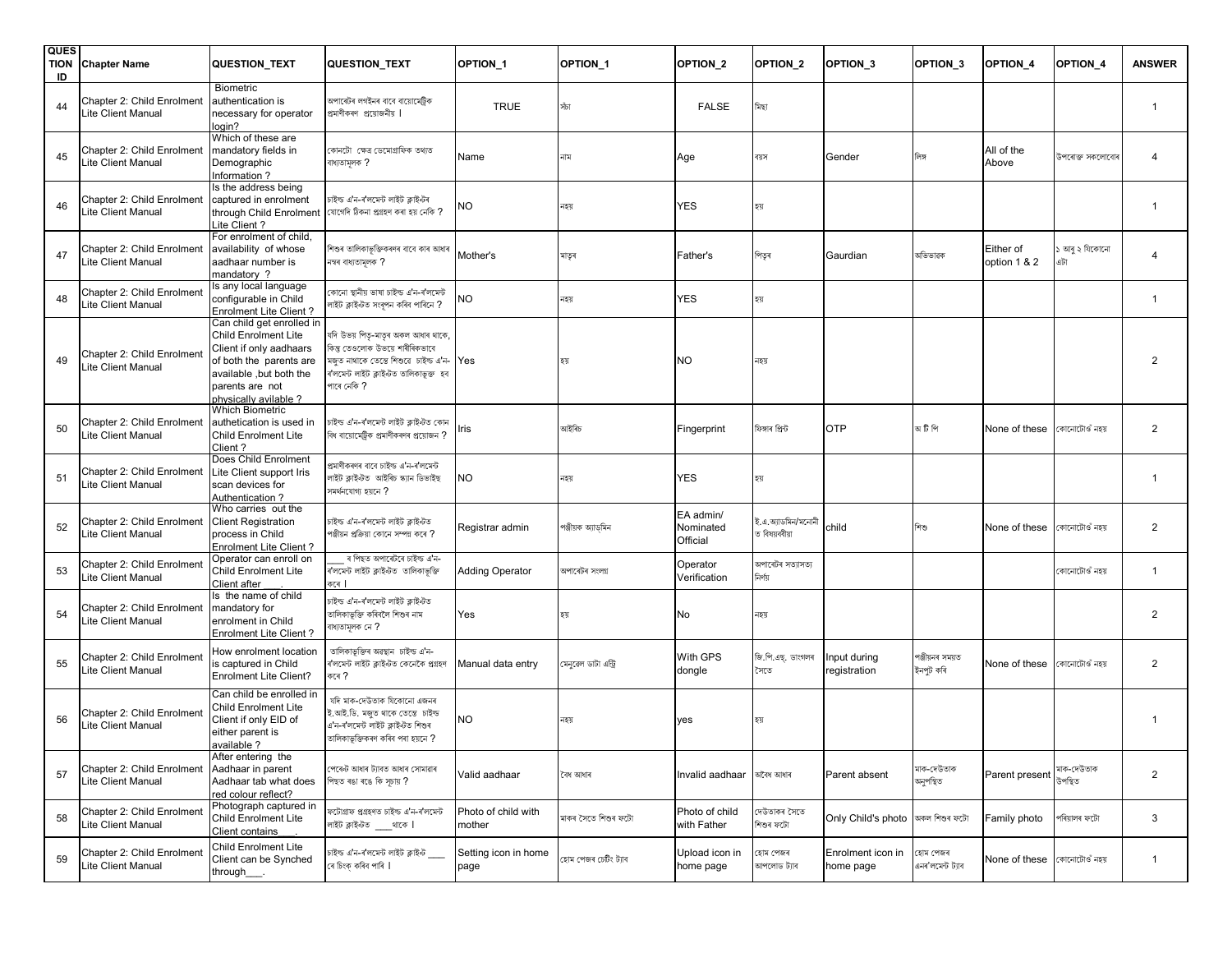| <b>QUES</b><br><b>TION</b><br>ID | <b>Chapter Name</b>                                     | <b>QUESTION_TEXT</b>                                                                                                                                                     | <b>QUESTION_TEXT</b>                                                                                                                                                                      | OPTION_1                                                 | OPTION_1                               | OPTION_2                            | OPTION <sub>2</sub>         | OPTION <sub>3</sub>                                                | OPTION <sub>3</sub>                      | OPTION_4                                | OPTION <sub>4</sub> | <b>ANSWER</b>  |
|----------------------------------|---------------------------------------------------------|--------------------------------------------------------------------------------------------------------------------------------------------------------------------------|-------------------------------------------------------------------------------------------------------------------------------------------------------------------------------------------|----------------------------------------------------------|----------------------------------------|-------------------------------------|-----------------------------|--------------------------------------------------------------------|------------------------------------------|-----------------------------------------|---------------------|----------------|
| 60                               | Chapter 2: Child Enrolment<br>Lite Client Manual        | Can Child Enrolment<br>Lite Client support<br>addition of more than<br>one operator?                                                                                     | চাইন্ড এ'ন-ৰ'লমেন্ট লাইট ক্লাইণ্টত<br>একাধিক অপাৰেটৰ সংযোজন সমৰ্থন<br>য়েনে?                                                                                                              | Yes                                                      | হয়                                    | NΟ                                  | নহয়                        |                                                                    |                                          |                                         |                     | $\mathbf{1}$   |
| 61                               | Chapter 2: Child Enrolment<br>Lite Client Manual        | What is required for the<br>de-registration of Child<br><b>Enrolment Lite Client?</b>                                                                                    | নইল্ড এ'ন-ৰ'লমেন্ট লাইট ক্লাইন্টৰ ডি-<br>ৰজিষ্ট্ৰেচনত কিহৰ প্ৰয়োজন হয় ?                                                                                                                 | EA code                                                  | ইএকড                                   | Registrar code                      | ৰেজিষ্ট্ৰাৰ ক'ড             | EA login<br>credentials                                            | ই.এ.লগইন<br>ক্রিডেনশ্বিয়েলছ             | None of these                           | কোনোটোওঁ নহয়       | 3              |
| 62                               | Chapter 2: Child Enrolment<br>Lite Client Manual        | Is it possible to<br>complete child<br>enrolment in Child<br><b>Enrolment Lite Client</b><br>without photograph?                                                         | দটোগ্ৰাফ অবিহনে চাইল্ড এ'ন-ৰ'লমেন্ট<br>লাইট ক্লাইন্টত শিশুৰ তালিকাভুক্তিকৰণ<br>ন্পৰ্ন কৰাটো সম্ভৱনে ?                                                                                     | <b>NO</b>                                                | নহয়                                   | Yes                                 | হয়                         |                                                                    |                                          |                                         |                     | -1             |
| 63                               | Chapter 2: Child Enrolmen<br>Lite Client Manual         | Is there a option of<br>Capturing demographic<br>details in local language<br>in Child Enrolment Lite<br>Client?                                                         | চাইল্ড এ'ন-ৰ'লমেন্ট লাইট ক্লাইন্টত স্থানীয়<br>ভাষাত ডেমোগ্ৰাফিক প্ৰগ্ৰহণৰ বিকল্প<br>মাছেনে ?                                                                                             | <b>NO</b>                                                | নহয়                                   | Yes                                 | হয়                         |                                                                    |                                          |                                         |                     | $\mathbf{1}$   |
| 64                               | Chapter 2: Child Enrolment<br>Lite Client Manual        | Can Child Enrolment<br>Lite Client work without<br>biometric authentication<br>device?                                                                                   | ায়োমেট্ৰিক প্ৰমাণীকৰণ আহিলা<br>নাহোৱাকৈ চাইল্ড এ'ন-ৰ'লমেন্ট লাইট<br>কাইন্টে কাম কৰেনে ?                                                                                                  | Yes                                                      | হয়                                    | <b>NO</b>                           | নহয়                        |                                                                    |                                          |                                         |                     | $\overline{2}$ |
| 65                               | Chapter 2: Child Enrolment<br>Lite Client Manual        | List of enrolments done<br>in Child Enrolment Lite<br>Client can be retrieved<br>from_____.                                                                              | ৰ পৰা চাইল্ড এ'ন-ৰ'লমেন্ট<br>গইট ক্লাইণ্টত তালিকাভুক্তিকৰণ কৰা স <mark>ৃ</mark> চী<br>নমূহ পুনৰুদ্ধাৰ কৰিব পাৰি                                                                           | Enrolment icon in<br>home page                           | হ'ম পেজৰ এ'নৰ'লমেন্ট আইকন              | Enrolment icon<br>n Settings        | চেটিংছৰ এ'নৰ'লমেন্ট<br>আইকন | Upload icon                                                        | আপলড আইকন                                | None of these                           | কোনোটোওঁ নহয়       | $\overline{2}$ |
| 66                               | <b>Chapter 2: Child Enrolment</b><br>Lite Client Manual | Upload information in<br>Child Enrolment Lite<br>Client can be retrieved<br>from_                                                                                        | ৰ পৰা চাইল্ড এ'ন-ৰ'লমেন্ট লাইট<br>কাইন্টত আপল'ড কৰা তথ্য সমূহ<br>পুনৰুদ্ধাৰ কৰিব পাৰি                                                                                                     | Uplaod icon in<br>Settings                               | চেটিংছৰ আপলড আইকনৰ পৰা                 | Upload icon in<br>nome page         | হ'ম পেজৰ আপলড<br>আইকনৰ পৰা  | Sync icon                                                          | সিঙ্ক আইকন                               | None of these                           | কোনোটোওঁ নহয়       | -1             |
| 67                               | Chapter 2: Child Enrolment<br>Lite Client Manual        | Child without parents<br>can get enrolled through<br><b>Child Enrolment Lite</b><br>Client.                                                                              | পত-মাতৃহীন শিশুৱে চাইল্ড এ'ন-ৰ'লমেন্ট<br>লাইট ক্লাইন্টত তালিকাভুক্তিকৰণ কৰিব<br>পাৰে                                                                                                      | <b>TRUE</b>                                              | সঁচা                                   | <b>FALSE</b>                        | মিছা                        |                                                                    |                                          |                                         |                     | $\overline{2}$ |
| 68                               | Chapter 2: Child Enrolmen<br>Lite Client Manual         | Enrolment through Child<br><b>Enrolment Lite Client is</b><br>done in                                                                                                    | দ্বাৰা চাইল্ড এ'ন-ৰ'লমেন্ট<br>গাইট ক্লাইণ্টত তালিকাভূক্তিকৰণ কৰা হয়।                                                                                                                     | Offline mode                                             | অফলাইন ম'ড                             | Online mode                         | অনলাইন ম'ড                  |                                                                    |                                          |                                         |                     | $\overline{2}$ |
| 69                               | Chapter 2: Child Enrolment<br>Lite Client Manual        | In Child Enrolment Lite<br>Client either of the<br>Parents' Aadhaar is<br>authenticated.                                                                                 | চাইল্ড এ'ন-ৰ'লমেন্ট লাইট ক্লাইণ্টত পিতৃ-<br>নাতৃ যিকোনো এজনৰ আধাৰ প্ৰমাণীকৰণ<br>কৰা হয়।                                                                                                  | <b>During Enrolment</b>                                  | এ'নৰ'লমেন্টৰ সময়ত                     | After Enrolment   এ'নৰ'লমেন্টৰ পিছত |                             | Not Authenticated                                                  | প্ৰমাণীকৰণ নোহোৱা                        | None of these কোনোটোওঁ নহয়             |                     | -1             |
| 70                               | Chapter 2: Child Enrolmen<br>Lite Client Manual         | Can enrolment be<br>rejected in Child<br><b>Enrolment Lite Client</b><br>after completion of<br>enrolment?                                                               | চাইন্ড এ'ন-ৰ'লমেন্ট লাইট ক্লাইণ্টত<br>তালিকাভক্তিকৰণ সমাপন হোৱাৰ পাছত<br>নাকচ কৰিব পৰা হব নে ?                                                                                            | Yes                                                      | হৰ                                     | NΟ                                  | নহৰ                         |                                                                    |                                          |                                         |                     | $\overline{2}$ |
| 71                               | Chapter 2: Child Enrolment<br>Lite Client Manual        | In the case of child<br>below 5 years, the<br>of<br>parent/relative has to be<br>linked and preferably<br>if both the<br>parents are alive.                              | In the case of child below 5<br>বছৰৰ তলৰ শিশুৰ ক্ষেত্ৰত, পিতৃ-<br>মাতৃৰ/সম্বন্ধীয় ব্যক্তিৰ<br>লিংক কৰা হ'ব লাগিব আৰু<br>ৰ যদি পিতৃ-<br>পৰাপক্ষত<br><sub>।</sub><br>মাতৃ দুয়োজনেই জীৱিত। | EID/UID, mother                                          | EID/UID, মাতৃ                          | Aadhaar<br>number, father           | আধাৰ নম্বৰ, দেউতাক          | Pre-enrolment ID.<br>guardian                                      | নামাংকনৰ আগৰ ID, CIDR PIN,<br>অভিভাৱক    | father                                  | CIDR PIN, পিতৃ      | $\mathbf{1}$   |
| 72                               | Chapter 2: Child Enrolment<br>Lite Client Manual        | If the child's father or<br>mother or quardian<br>has/have not enrolled<br>and/or do/does not<br>possess UID at the time<br>of enrolment, the<br>enrolment of that child | যদি শিশুটিৰ পিতৃ অথবা মাতৃৰ অথবা<br>অভিভাৱকৰ নামাংকন হোৱা নাই আৰু<br>সেইবাবে নামাংকনৰ সময়ত <b>UID</b> নাই<br>তেন্তে সেই শিশুটিৰ<br>নামাংকন                                               | Can be done with<br>recommendation<br>from Nodal officer | নোডেল বিষয়াৰ অনুমতি ল'লে কৰিব<br>পাৰি | Cannot be done   কৰিব পৰা নাযাব     |                             | Can be done by<br>providing proof of<br>identity of the<br>parents | পিতৃ-মাতৃৰ ঠিকনাৰ<br>প্ৰমাণ দি কৰিব পাৰি | Needs to be<br>done by the<br>Registrar | পঞ্জীয়কে কৰিব লাগে | $\overline{2}$ |